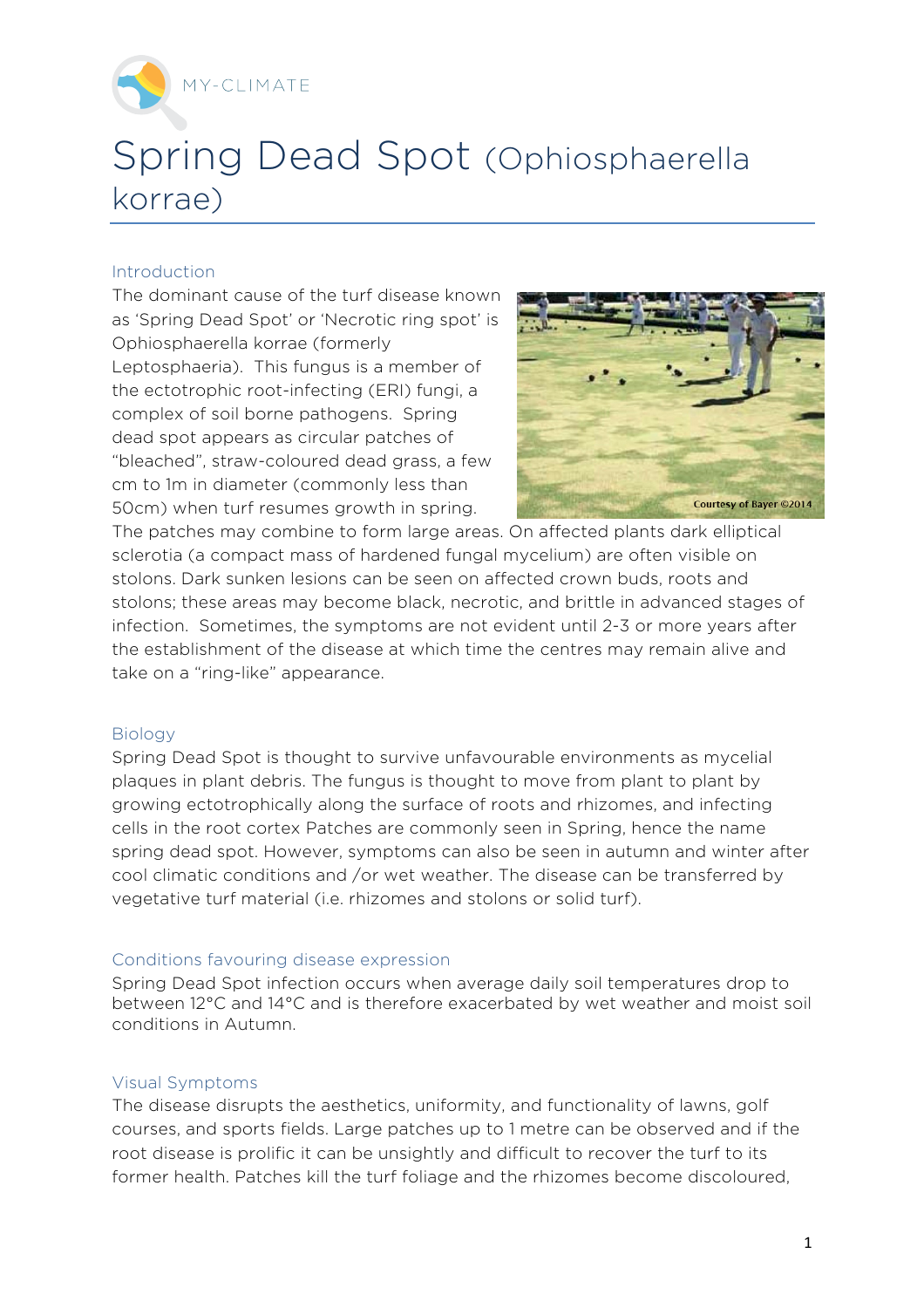

rotten and sunken. Scars can remain for several years following damage. Patches may appear in the same spot for multiple years. Weeds are often found within the centre of the patches where competition is less severe to non-existent.

## Distribution

Spring Dead Spot occurs in a wide range of climates, from tropical to sub temperate.